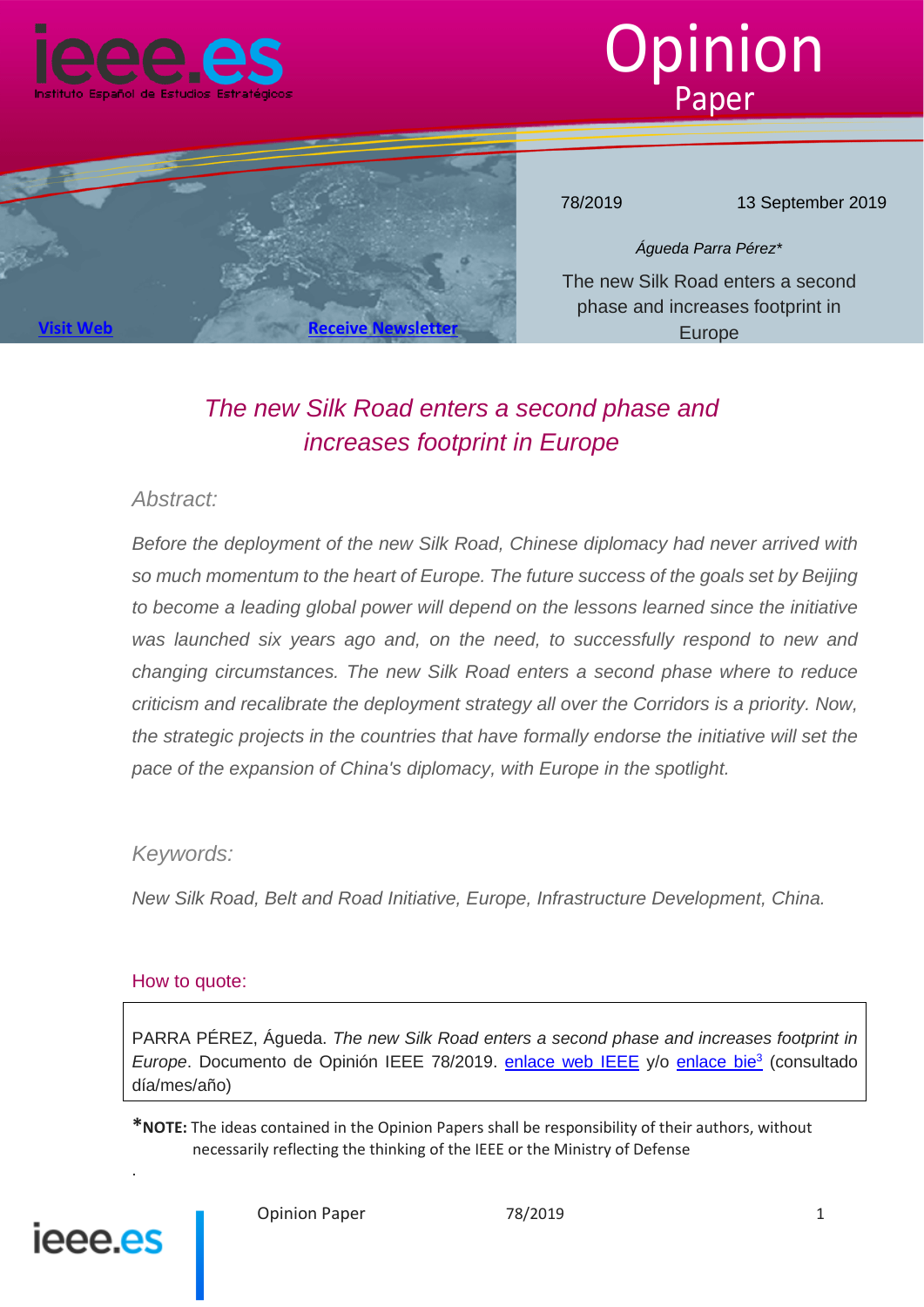

# **Introduction**

The new Silk Road has entered a second phase in which the initiative will boost the strategic projects that best represent their interests, seeking further strengthening with the countries through China-backed infrastructure development. In this second phase, Beijing seeks to develop an increasingly green and sustainable Silk Road given the member and non-member countries' widespread criticism. Nonetheless, the main objective is to focus on strategic projects in which to deploy the commercial, economic and financial diplomacy to ensure the development of the country in the coming decades, without setting aside the political component.

If the "debt traps" have ruled some chapters of the deployment in the previous stage, such as the one that has led to the handover of Sri Lanka's Hambantota strategic port to China on a 99-year lease, in this new stage, the countries turn to China for financing on favourable conditions. Against all odds, Sri Lanka has requested a \$[1](#page-1-0) billion<sup>1</sup> loan to China to meet the re-payment of debt it owes to Beijing. In the case of Indonesia, the Second Belt and Road Forum held in Beijing last April served as a scenario to offer China a joint participation in up to 30 projects, with an associated investment of \$91 billion<sup>2</sup>, seeking to increase the country's participation within the Belt and Road Initiative (BRI) projects.

This second meeting successfully held in Beijing, attended by member countries and others with interests in the initiative, and has proven to have positive outcomes for China. 37 heads of State attended the Forum, highlighting the attendance of the European leaders who have recently joined the new Silk Road, such as Italy (2019), Greece (2018) and Portugal (2018), whereas others, such as the United Kingdom, Germany, France and Spain, sent high-ranking representatives, and hosted up to 150 attending countries and 5,000 other representatives. On this occasion, the Asian giant reinforced its commitment

<span id="page-1-1"></span><span id="page-1-0"></span><sup>2</sup> ASMARINI, Wilda and JEFRIANDO, Maikel. "Indonesia asks China for special fund under Belt and Road: ministers." Reuters. July 2019. Available at: [https://www.reuters.com/article/us-indonesia-china](https://www.reuters.com/article/us-indonesia-china-beltandroad/indonesia-asks-china-for-special-fund-under-belt-and-road-ministers-idUSKCN1TY1DU)[beltandroad/indonesia-asks-china-for-special-fund-under-belt-and-road-ministers-idUSKCN1TY1DU](https://www.reuters.com/article/us-indonesia-china-beltandroad/indonesia-asks-china-for-special-fund-under-belt-and-road-ministers-idUSKCN1TY1DU)



<sup>1</sup> REUTERS. "Exclusive: Sri Lanka to receive \$1 billion Bank of China loan this quarter." January 2019. Available at: [https://www.reuters.com/article/us-sri-lanka-economy-bank-of-china-exclu/exclusive-sri](https://www.reuters.com/article/us-sri-lanka-economy-bank-of-china-exclu/exclusive-sri-lanka-to-receive-1-billion-bank-of-china-loan-this-quarter-idUSKCN1PB1DD)[lanka-to-receive-1-billion-bank-of-china-loan-this-quarter-idUSKCN1PB1DD](https://www.reuters.com/article/us-sri-lanka-economy-bank-of-china-exclu/exclusive-sri-lanka-to-receive-1-billion-bank-of-china-loan-this-quarter-idUSKCN1PB1DD)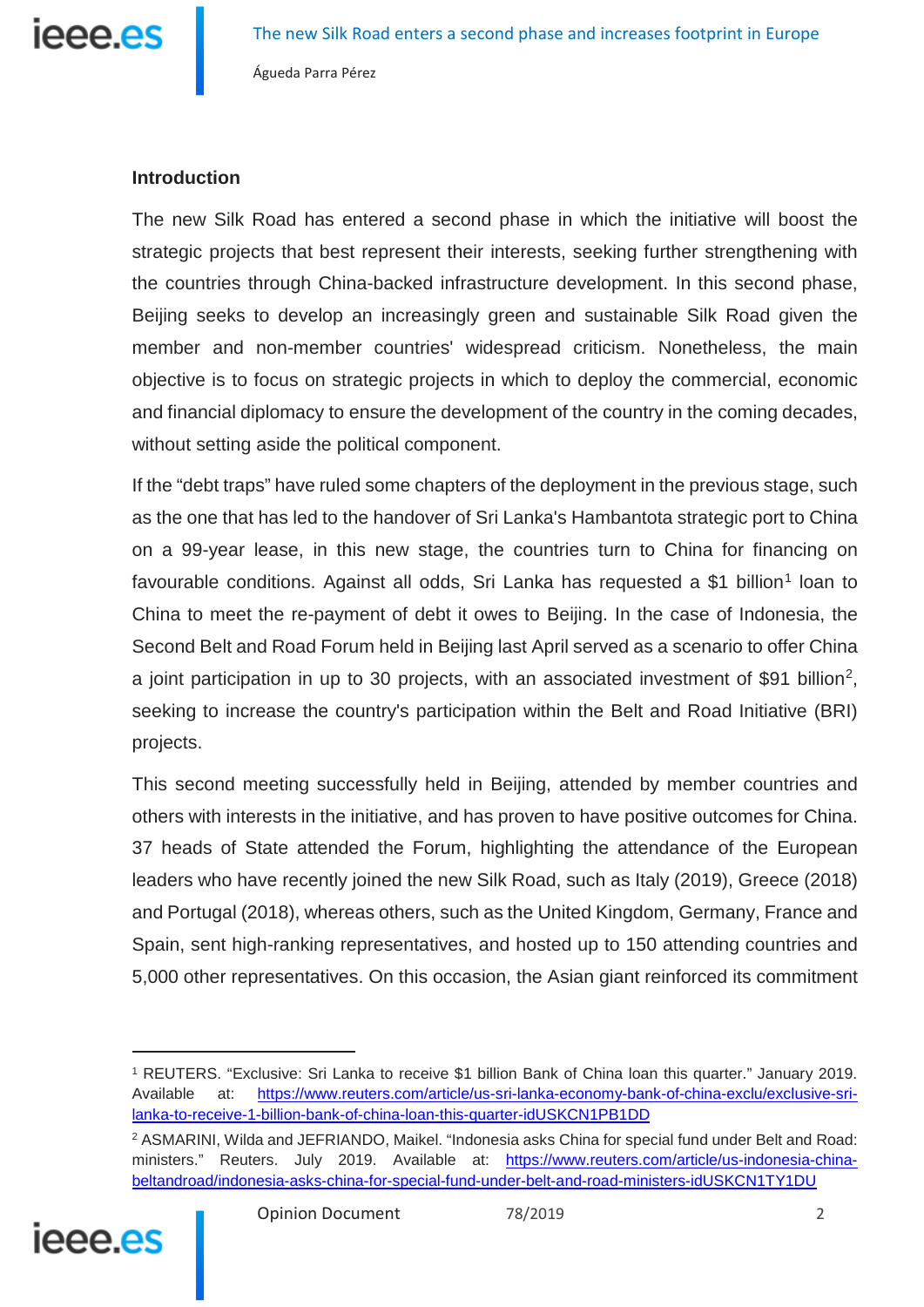to the initiative by signing agreements amounting to \$64 billion<sup>3</sup>, placing special emphasis on the development of environmentally sustainable projects in an effort to address international criticism received in recent months $4$  questioning the initiative outside China were in compliance with relevant environmental regulatory requirements. Peru joining the flagship infrastructure initiative<sup>[5](#page-2-2)</sup> during the Forum unveils the positive outcomes in the framework of diplomatic challenges, a new Latin American country drawing into China's orbit by the infrastructure investments' pledge. In this way, Peru followed the steps of Chile that officially signed on to China's Belt and Road Initiative <sup>[6](#page-2-3)</sup> in November 2018 highly motivated by the withdrawal of the Trump administration from the Trans-Pacific Partnership (TPP). The fact of China becoming Chile's top trading partner has encouraged the Latin American country to join the China-led Asian Infrastructure Investment Bank  $(AIIB)^7$  $(AIIB)^7$ , making the connectivity projects strengthen the already strong commercial synergies between the two countries.

The turning point in Latin America began when Panama broke off diplomatic ties with Taiwan in favour of recognizing China in June 2017. In November of that year, its support for the new Silk Road became full and effective with the ambition to strengthen the commercial, tourism and investment relationships between both countries<sup>8</sup>. With this diplomatic manoeuvre, in January 2018 China attended the CELAC Forum (Community of Latin American and Caribbean States) showing a growing interest and regional power, and boosting the economic and commercial development through the initiative, a

<span id="page-2-5"></span><span id="page-2-4"></span><sup>8</sup> MORENO, Elida. "Panama, China sign accords on Xi visit after diplomatic ties start." Reuters. December 2018. Available at: [https://www.reuters.com/article/us-panama-china/panama-china-sign-accords-on-xi](https://www.reuters.com/article/us-panama-china/panama-china-sign-accords-on-xi-visit-after-diplomatic-ties-start-idUSKBN1O22PE)[visit-after-diplomatic-ties-start-idUSKBN1O22PE](https://www.reuters.com/article/us-panama-china/panama-china-sign-accords-on-xi-visit-after-diplomatic-ties-start-idUSKBN1O22PE)



<span id="page-2-0"></span><sup>3</sup> PAO, Jeff. "Xi claims \$64 billion in deals at BRI Forum." Asia Times. April 2019. Available at: <https://www.asiatimes.com/2019/04/article/xi-takes-a-conciliatory-tone-at-belt-road-forum>

<span id="page-2-1"></span><sup>4</sup> XINHUANET. "President Xi delivers keynote speech at 2nd Belt and Road Forum for International Cooperation." April 2019. Available at: [http://www.xinhuanet.com/english/2019-04/26/c\\_138008377.htm](http://www.xinhuanet.com/english/2019-04/26/c_138008377.htm)

<span id="page-2-2"></span><sup>5</sup> AQUINO, Marco. "Peru to sign MoU to join China's Belt and Road club in coming days: Chinese Ambassador." *Reuters*. April 2019. Available at: [https://www.reuters.com/article/us-china-silkroad](https://www.reuters.com/article/us-china-silkroad-peru/peru-to-sign-mou-to-join-chinas-belt-and-road-club-in-coming-days-chinese-ambassador-idUSKCN1S104R)[peru/peru-to-sign-mou-to-join-chinas-belt-and-road-club-in-coming-days-chinese-ambassador](https://www.reuters.com/article/us-china-silkroad-peru/peru-to-sign-mou-to-join-chinas-belt-and-road-club-in-coming-days-chinese-ambassador-idUSKCN1S104R)[idUSKCN1S104R](https://www.reuters.com/article/us-china-silkroad-peru/peru-to-sign-mou-to-join-chinas-belt-and-road-club-in-coming-days-chinese-ambassador-idUSKCN1S104R)

<span id="page-2-3"></span><sup>6</sup> SHERWOOD, Dave. "Chile to join China's Belt and Road Initiative." *Reuters*. November 2018. Available at: [https://www.reuters.com/article/us-chile-china/chile-to-join-chinas-belt-and-road-initiative](https://www.reuters.com/article/us-chile-china/chile-to-join-chinas-belt-and-road-initiative-idUSKCN1N65YD)[idUSKCN1N65YD](https://www.reuters.com/article/us-chile-china/chile-to-join-chinas-belt-and-road-initiative-idUSKCN1N65YD)

<sup>7</sup> RÍOS, Xulio. "Chile anuncia su incorporación al Banco Asiático de Inversión en Infraestructuras." Observatorio de la Política China. June 2019. Available at: [http://politica-china.org/areas/politica](http://politica-china.org/areas/politica-exterior/chile-anuncia-su-incorporacion-al-banco-asiatico-de-inversion-en-infraestructuras)[exterior/chile-anuncia-su-incorporacion-al-banco-asiatico-de-inversion-en-infraestructuras](http://politica-china.org/areas/politica-exterior/chile-anuncia-su-incorporacion-al-banco-asiatico-de-inversion-en-infraestructuras)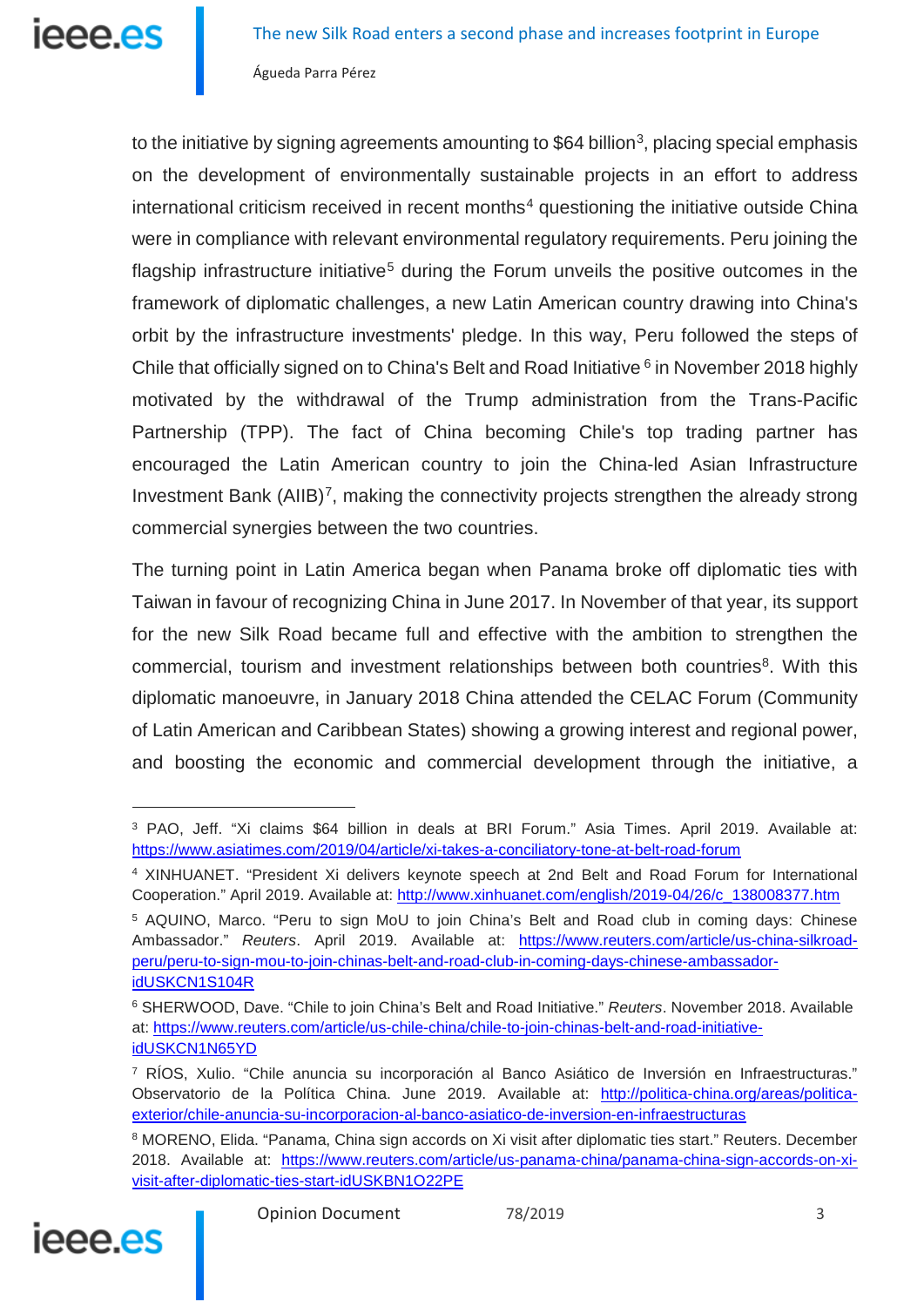ieee.es

breakthrough that would not have been possible if the United States were to remain as the hegemonic power in the region.

# **The new Silk Road has no limits and moves steadily**

The steady growth in trade between the countries comprising the initiative shows that the infrastructure deployed in the last six years is fulfilling the purpose of establishing closer trading links between China and the BRI countries. The bulk of BRI-related investment reaches so far US\$70 billion, according to MERICS, whereas goods trade surpassed US\$6 trillion between 2013-2018, thanks to the 170-plus agreements signed with 150 countries or international organizations<sup>[9](#page-3-0)</sup> worldwide, even deployed in non-BRI countries.



**Figure 1. China-backed projects by the end of 2018.** Source: NYT

The geopolitical balance-of-power game China has outlined throughout the Asia-Pacific region allows the Asian giant to enhance infrastructure-led connectivity, fuelling the expansion of its influence. The diplomatic component is yielding China greater recognition in the region as a global power, becoming one of the key milestones to the new Silk Road's expansion. Just as importantly in terms of achieving this goal is the trade component, thanks to which China is deploying new markets for its products. Nevertheless, reaching these destinations also depends on achieving greater capillarity

<span id="page-3-0"></span><sup>9</sup> YITING, Ding. "China's goods trade with B&R countries surpasses \$6 trln." People's Daily. April 2019. Available at:<http://en.people.cn/n3/2019/0422/c90000-9570435.html>



<u>.</u>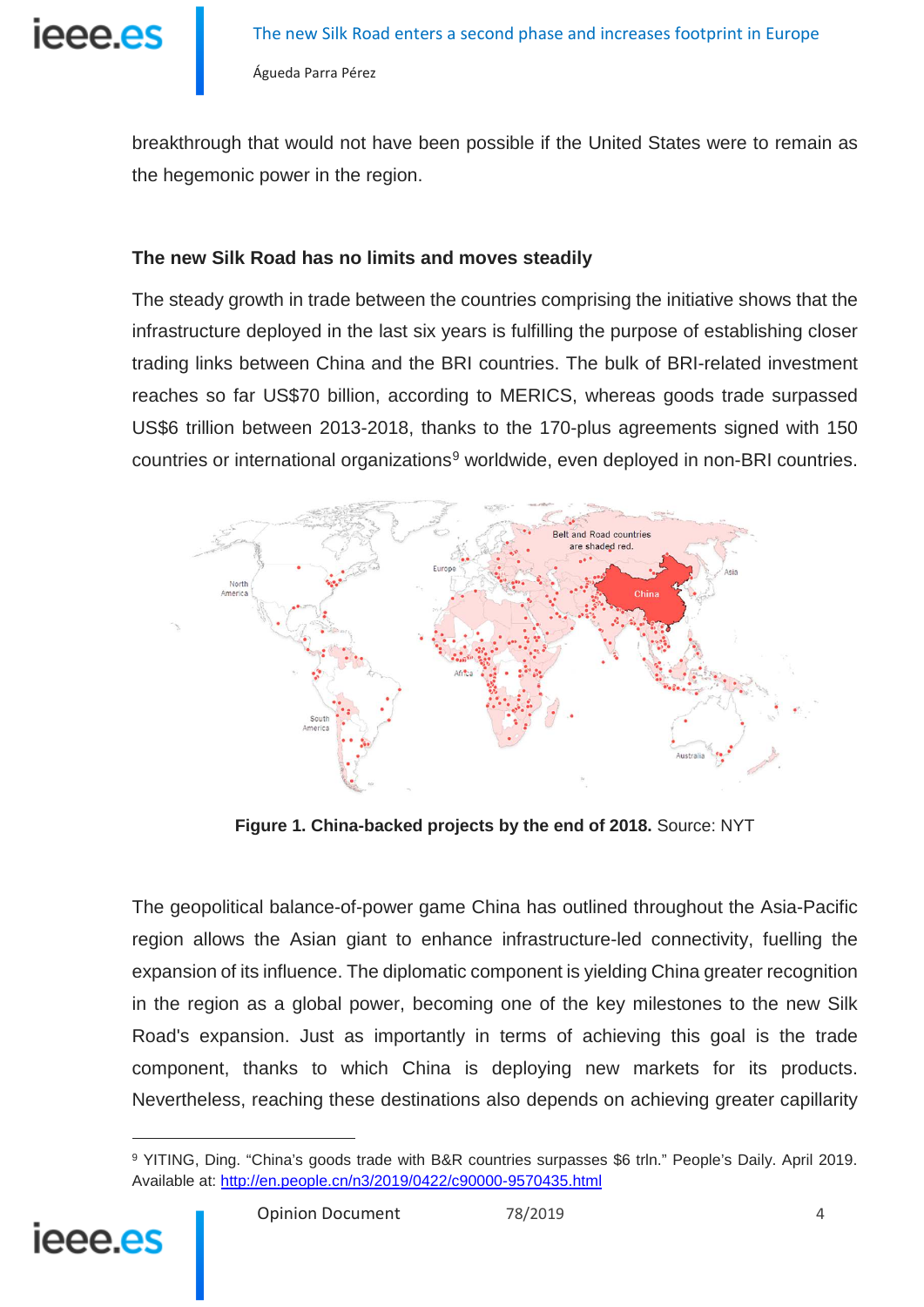in the interior regions far from maritime freight transport. Hence, the Asian giant is expanding the connectivity scheme of the six land corridors, including the New Eurasian Land Bridge, the only one fully conceived as rail freight transport.

Among them, the China-Indochina Peninsula Economic Corridor stands out as the corridor with the biggest momentum with the beginning of the railway construction that will link China-Laos<sup>[10](#page-4-0)</sup> and China-Thailand<sup>[11](#page-4-1)</sup>. In Cambodia, Beijing will invest US\$2 billion for the construction of the 190-km long expressway linking the capital Phnom Penh with the deep-sea port in the coastal city of Sihanoukville, a rising destination for Chinese tourism due to the construction of more than 150 casinos in recent years. With this project, Cambodia falls into an ever-closer China's sphere of influence, receiving its assistance in the event of the European Union (EU) imposing trade sanctions over issues related to human rights violation. This movement would imply distancing itself from its major development partner in favour of Beijing<sup>[12](#page-4-2)</sup> and its ongoing support through the BRI-linked projects.

In this same Corridor, Mahathir bin Mohamad's appointment as Malaysia's prime minister was the beginning of a period of changes in the shifting balance of power of favourable alliances to Beijing in the Indo-Pacific. Shortly after, other movements have followed in countries such as Pakistan and Burma, where the newly elected leaders have reviewed the BRI-related projects signed with China in previous stages in order to confirm they unleash economic benefits for the country, and do not merely serve Beijing's interests. After this review, some suspended projects have been resumed, and others have even included improvements. In the case of Malaysia, the government was able to cut the  $cost<sup>13</sup>$  $cost<sup>13</sup>$  $cost<sup>13</sup>$  of the 648km rail link construction by one third, from US\$16 billion to US\$10.7 billion. It will start running in 2026, two years behind schedule, with an increase in civil

<span id="page-4-3"></span><span id="page-4-2"></span><sup>13</sup> BOWIE, Nile. "Mahathir sets tone for renegotiating with China." Asia Times. April 2019. Available at: <https://www.asiatimes.com/2019/04/article/mahathir-sets-tone-for-renegotiating-with-china/>



<span id="page-4-0"></span><sup>10</sup> People Daily. "Colocan la primera viga de la superestructura del ferrocarril China-Laos." Spanish People Daily. December, 2018. Available at: [http://spanish.peopledaily.com.cn/n3/2018/1203/c31620-](http://spanish.peopledaily.com.cn/n3/2018/1203/c31620-9524776.html) [9524776.html](http://spanish.peopledaily.com.cn/n3/2018/1203/c31620-9524776.html)

<span id="page-4-1"></span><sup>11</sup> Yidaiyilu. "El Ferrocarril China-Tailandia." Portal de la Franja y la Ruta. November, 2017. Available at: <https://esp.yidaiyilu.gov.cn/noticia/word/35554.htm> Accessed: June 1, 2019.

 $12$  NACHEMSON, Andrew. "Chinese investment in Cambodia is bringing Phnom Penh closer to Beijing  $$ and further from the EU." South China Morning Post. May 2019. Available at: [https://www.scmp.com/news/asia/southeast-asia/article/3008451/chinese-investment-cambodia-bringing](https://www.scmp.com/news/asia/southeast-asia/article/3008451/chinese-investment-cambodia-bringing-phnom-penh-closer)[phnom-penh-closer](https://www.scmp.com/news/asia/southeast-asia/article/3008451/chinese-investment-cambodia-bringing-phnom-penh-closer)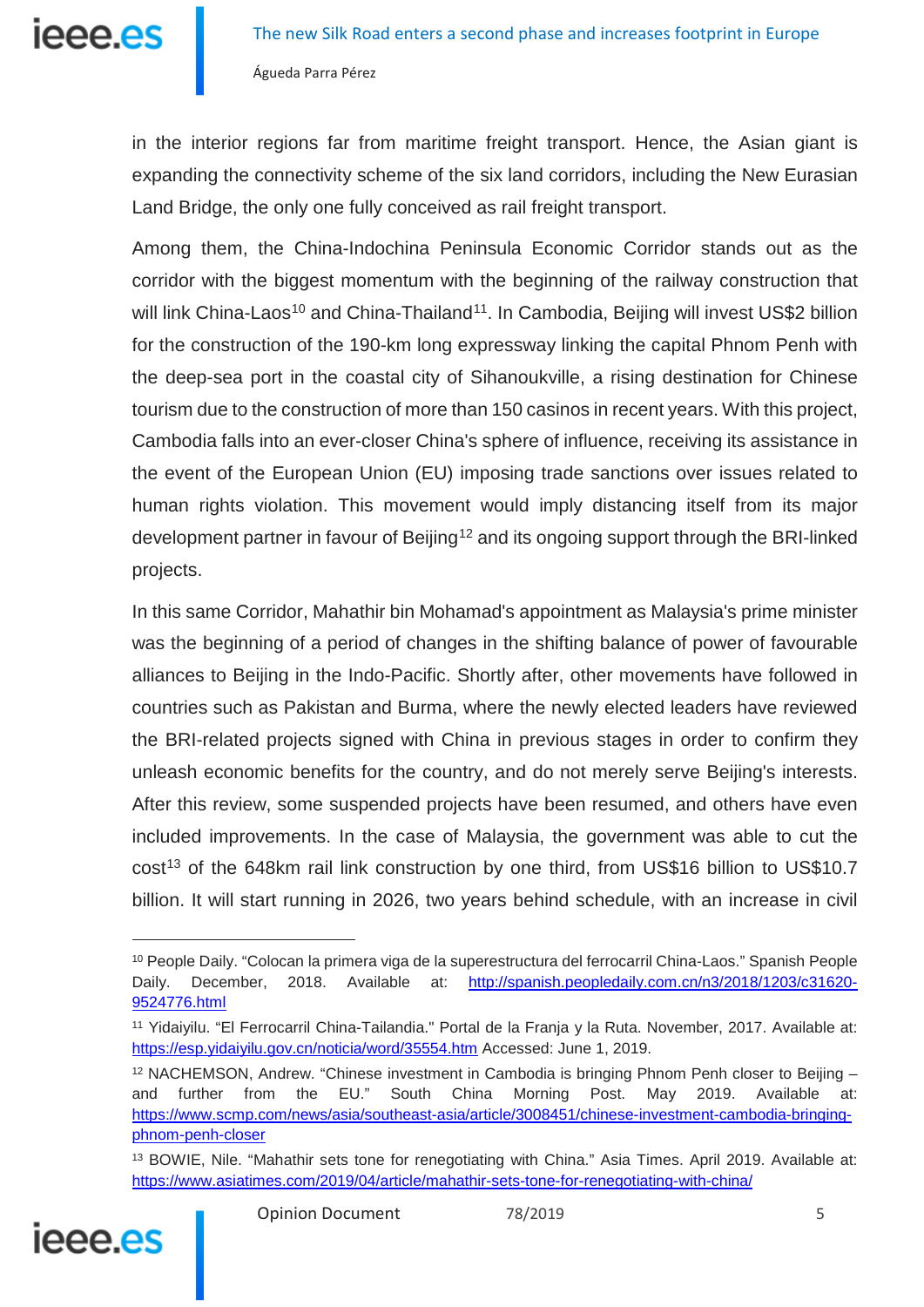

works from 30% to 40%, and the route crossing five states, instead of the initial four, connecting the north-eastern region, bordering Thailand, and the capital, Kuala Lumpur. As a result, Malaysia becomes the example to follow in the negotiations of China-backed BRI projects affected by excessive prices or allocated under circumstances of little transparency. In the corridor's extension towards Indonesia, the Jakarta-Bandung<sup>[14](#page-5-0)</sup> highspeed connection begins to take shape thanks to a consortium signed between Chinese and Indonesian companies with an associated investment of US\$6 billion.

Novelties also apply to the New Eurasian Land Bridge, which continues to increase its capillarity in the heart of Europe with a new cargo train between the Belgian city of Liege, located 100 kilometres from Brussels, and the capital of the Chinese Henan province, Zhengzhou<sup>15</sup>. These routes add to the railway links between China and Belgium with the freight train from the Chinese city of Daqing to Zeebrugge, Bruges port, in June 2018, and the connection between the Chinese port of Tangshan and the port of Antwerp in May 2019. Likewise, the new freight train route<sup>[16](#page-5-2)</sup> launched from the Chinese city of Zhuzhou to Minsk, the capital of Belarus, marks a new milestone, turning this area into the initiative's more important railway hub acting as a gateway for all transport to Europe [Fig. 2]. The increasingly freight transport capillarity is driving the connections between East and West, especially when Russia's decision to lift the ban on transit traffic of European products, in force since August 2014, could be a major boost for the overland transport of goods in coming months<sup>17</sup>.

<span id="page-5-3"></span><span id="page-5-2"></span><span id="page-5-1"></span><sup>17</sup> VAN LEIJEN, Majorie. "Russia lifts ban on transit of sanctioned EU products by rail." RailFreight. July 2019. Available at: [https://www.railfreight.com/specials/2019/07/09/russia-lifts-ban-on-transit-of](https://www.railfreight.com/specials/2019/07/09/russia-lifts-ban-on-transit-of-sanctioned-eu-products-by-rail/?gdpr=accept)[sanctioned-eu-products-by-rail/?gdpr=accept](https://www.railfreight.com/specials/2019/07/09/russia-lifts-ban-on-transit-of-sanctioned-eu-products-by-rail/?gdpr=accept)



<span id="page-5-0"></span><sup>14</sup> China Internet Information Center. "Primer túnel del proyecto ferroviario de alta velocidad JakartaBandung." Spanish.CHINA.ORG.CN. March 2019. Available at: [http://spanish.china.org.cn/txt/2019-](http://spanish.china.org.cn/txt/2019-03/27/content_74617659_3.htm) [03/27/content\\_74617659\\_3.htm](http://spanish.china.org.cn/txt/2019-03/27/content_74617659_3.htm)

<sup>15</sup> XINHUANET. "China, Belgium launch new cargo train route." Xinhuanews. October 2018. Available at: [http://www.xinhuanet.com/english/2018-10/25/c\\_137556106\\_4.htm](http://www.xinhuanet.com/english/2018-10/25/c_137556106_4.htm)

<sup>16</sup> ZASIADKO, Mykola. "China launches new container train to Belarus." RailFreight. July 2019. Available at: <https://www.railfreight.com/beltandroad/2019/07/11/china-launches-new-container-train-to-belarus/>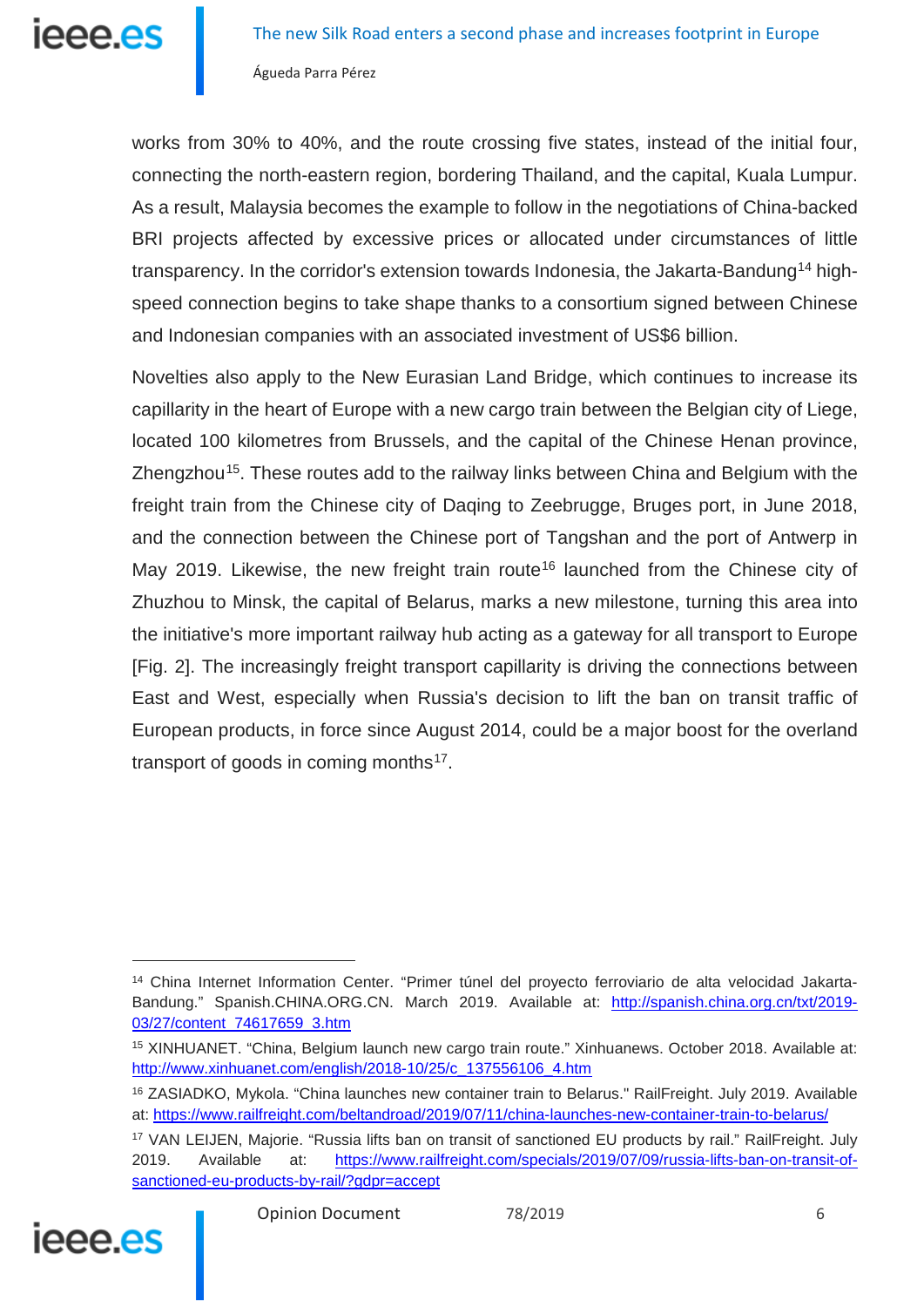# **Ieee es**

Águeda Parra Pérez



**Figure 2. Comparison between the maritime route and the rail freight route to Europe.** Source: Railfreight.

# **Chinese diplomacy intensifies in Europe**

Although some countries show disagreements over the high BRI-project costs, the need to promote broader connectivity that leads them to better economic development and greater regional integration is crucial in accepting the conditions imposed by Beijing. As far as western powers are concerned, the misgivings about the initiative emerge when China's growing influence in the Indo-Pacific goes far beyond the borders to reach Europe, succeeding in getting a large bunch of European countries to join the Initiative.

The first move in Europe came from the 16+1 mechanism, a group created in 2012 in which 16 countries from Central and Eastern Europe meet, 11 of which belong to the European Union, which aims at promoting trade on a bilateral basis and boosting Chinese investment in European countries. A first platform where Chinese diplomacy has largely strengthened among the European countries closely aligned to the objectives of the new Silk Road, getting all participating countries to join the initiative just one year on from this cooperation format's creation. Much like Central Asian and Southeast Asian countries, investments into BRI projects have favoured greater regional integration, and hence Greece, due to its proximity to these countries, has officially joined the 16+1

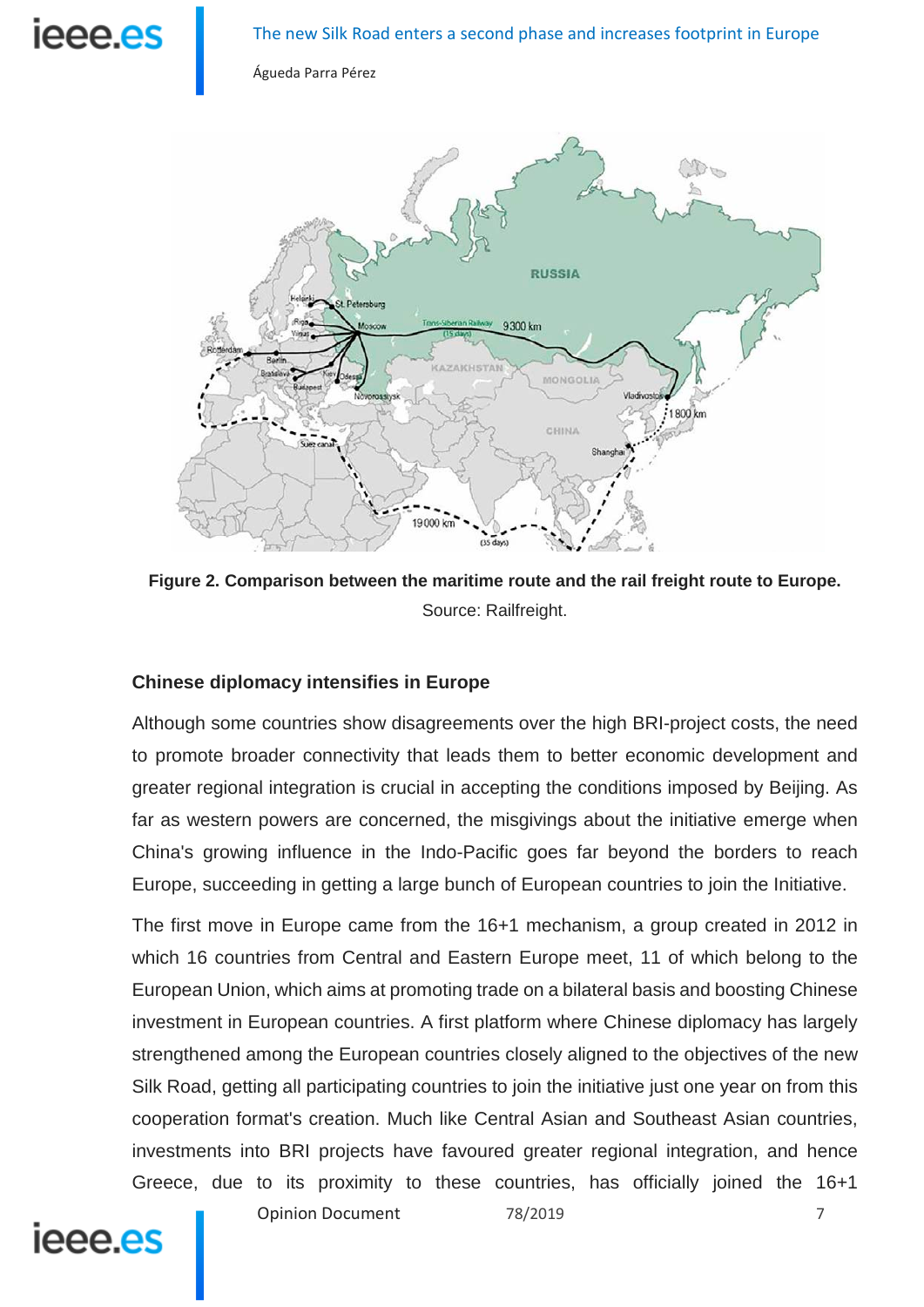mechanism<sup>18</sup>. With this new scheme, China achieves a new milestone by connecting Belgrade to Skopje, capital cities of Serbia and North Macedonia respectively, and to the Greek port of Piraeus, the European flagship project of the String of Pearls' extension in the Mediterranean Sea.

The initial euphoria about European states officially joining the initiative persists with Switzerland<sup>[19](#page-7-1)</sup> signing an agreement last April and Luxembourg<sup>[20](#page-7-2)</sup> signing a bilateral Memorandum of Understanding on BRI cooperation at the Second Belt and Road Forum. These two countries followed in the wake of Portugal, which found in Chinese investments the most effective means to revitalize its economy after the austerity measures promoted in several EU countries following the 2008 global financial crisis. This way, Portugal resumed a more than 500-year relationship that ended up with the handover and transfer of sovereignty of Macao to the Chinese government in 1999. The investments across diverse sectors from energy to transport, insurance, financial services and health, worth 9,000 million euros until 2017, according to official data, show the growing interest of the Asian giant in Portugal. In fact, the new Silk Road has become the instrument for Portugal to be the first country in the Eurozone to issue debt in yuan<sup>[21](#page-7-3)</sup>. Moreover, the strategic position of Portugal, connecting the European, African and Latin American markets, gives the country the potential to become a prominent hub along the Maritime Silk Road, hence COSCO's interest in the port of Sines<sup>22</sup>.

However, it has not been until Italy endorsing China's Belt and Road Initiative that the European Commission has issued a strongly worded statement against the growing power the Asian giant is gaining in the old continent as China pledges to ramp up loans

<span id="page-7-4"></span><span id="page-7-3"></span><span id="page-7-2"></span><sup>&</sup>lt;sup>22</sup> Macauhub. "Chinese shipping groups interested in the port of Sines, Portugal." December 2018. Available at:<https://macauhub.com.mo/2018/12/12/pt-china-interessada-no-porto-de-sines-em-portugal/>



<span id="page-7-0"></span><sup>18</sup> LIU, Zhen. "Greece set to join China-led 16+1 group with Central and Eastern European nations." South Morning China Post. April 2019. Available at:

[https://www.scmp.com/print/news/china/diplomacy/article/3005774/greece-set-join-china-led-161-group](https://www.scmp.com/print/news/china/diplomacy/article/3005774/greece-set-join-china-led-161-group-central-and-eastern)[central-and-eastern](https://www.scmp.com/print/news/china/diplomacy/article/3005774/greece-set-join-china-led-161-group-central-and-eastern)

<span id="page-7-1"></span><sup>&</sup>lt;sup>19</sup> South China Morning Post. "Switzerland to sign belt and road deal during President Ueli Maurer's China trip." SCMP. April 2019. Available at: [https://www.scmp.com/news/china/diplomacy/article/3006438/swiss](https://www.scmp.com/news/china/diplomacy/article/3006438/swiss-belt-and-road-deal-be-signed-during-president-ueli)[belt-and-road-deal-be-signed-during-president-ueli](https://www.scmp.com/news/china/diplomacy/article/3006438/swiss-belt-and-road-deal-be-signed-during-president-ueli)

<sup>&</sup>lt;sup>20</sup> OBOReurope. "Luxembourg, a member of the BRI." April 2019. Available at: <https://www.oboreurope.com/en/luxembourg-member-bri/>

<sup>21</sup> AMARO, Silvia. "Portugal becomes the first euro zone country to issue debt on China's market." CNBC. May 2019. Available at: [https://www.cnbc.com/2019/05/30/portugal-first-euro-zone-country-to-issue](https://www.cnbc.com/2019/05/30/portugal-first-euro-zone-country-to-issue-bonds-in-china-currency.html)[bonds-in-china-currency.html](https://www.cnbc.com/2019/05/30/portugal-first-euro-zone-country-to-issue-bonds-in-china-currency.html)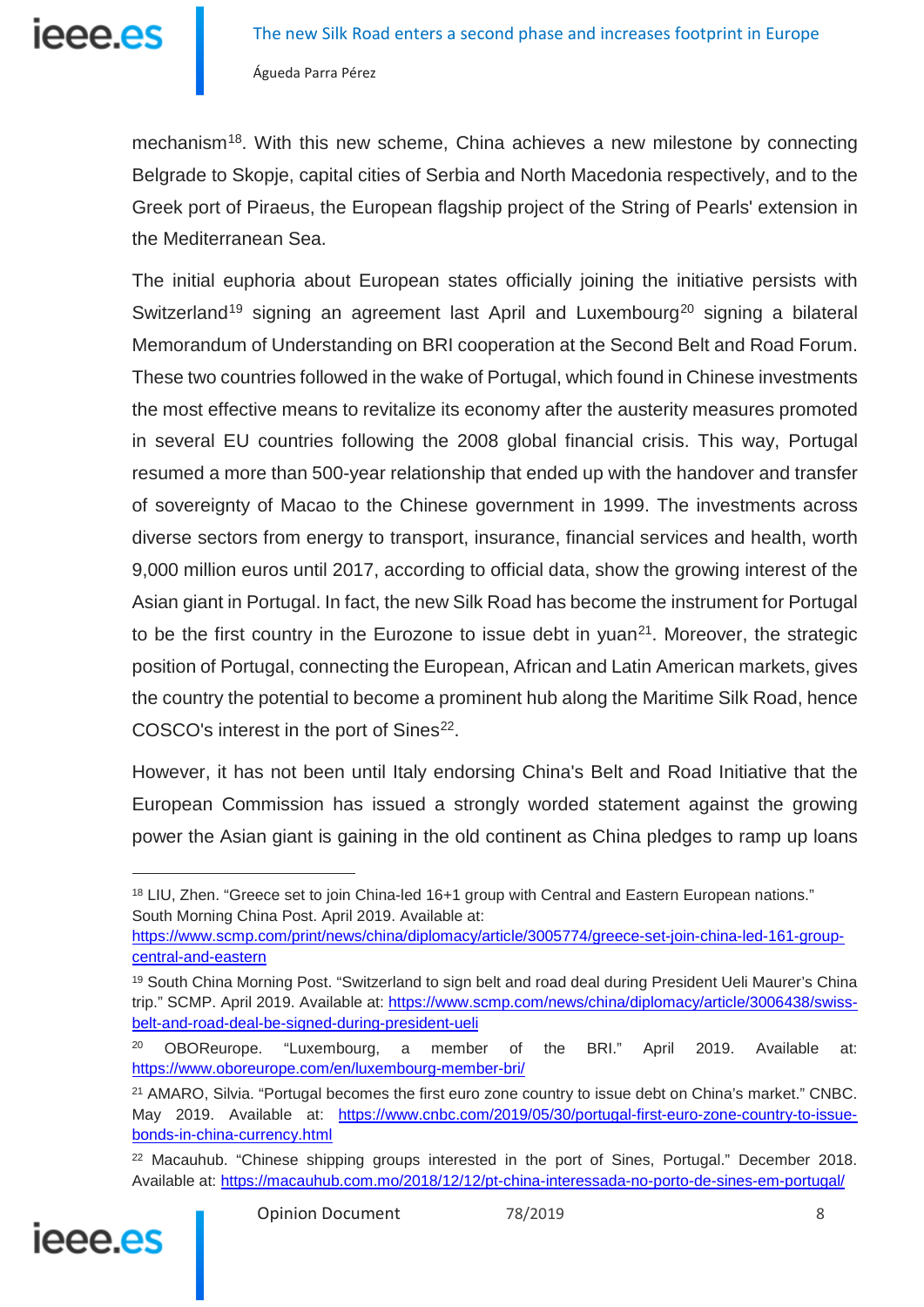

and global infrastructure investment programmes. Before Italy, 13 European countries, including Greece, Portugal and a large number of Eastern countries, have already signed BRI cooperation agreements with China.



**Figure 3. European Union member States that have endorsed China's Belt and Road Initiative.**  Source: Prepared by the author on the basis of data supplied by Belt and Road Initiative.

With Italy joining the BRI, the initiative adds strategic maritime hubs in the Adriatic Sea that connect directly with the Balkan countries and with the factories in the heart of Europe. The ports of Trieste, Palermo and Genoa are part of the agreement on which China intends to expand its container transit capacity in search of new markets for its products. Ports that will also have the function of connecting with the European landlocked countries through the deployment of new transport infrastructures, connecting with the branches the Yiwu-Madrid freight train has deployed in this region, and from where China will seek the source of supply for its economy.



Opinion Document 78/2019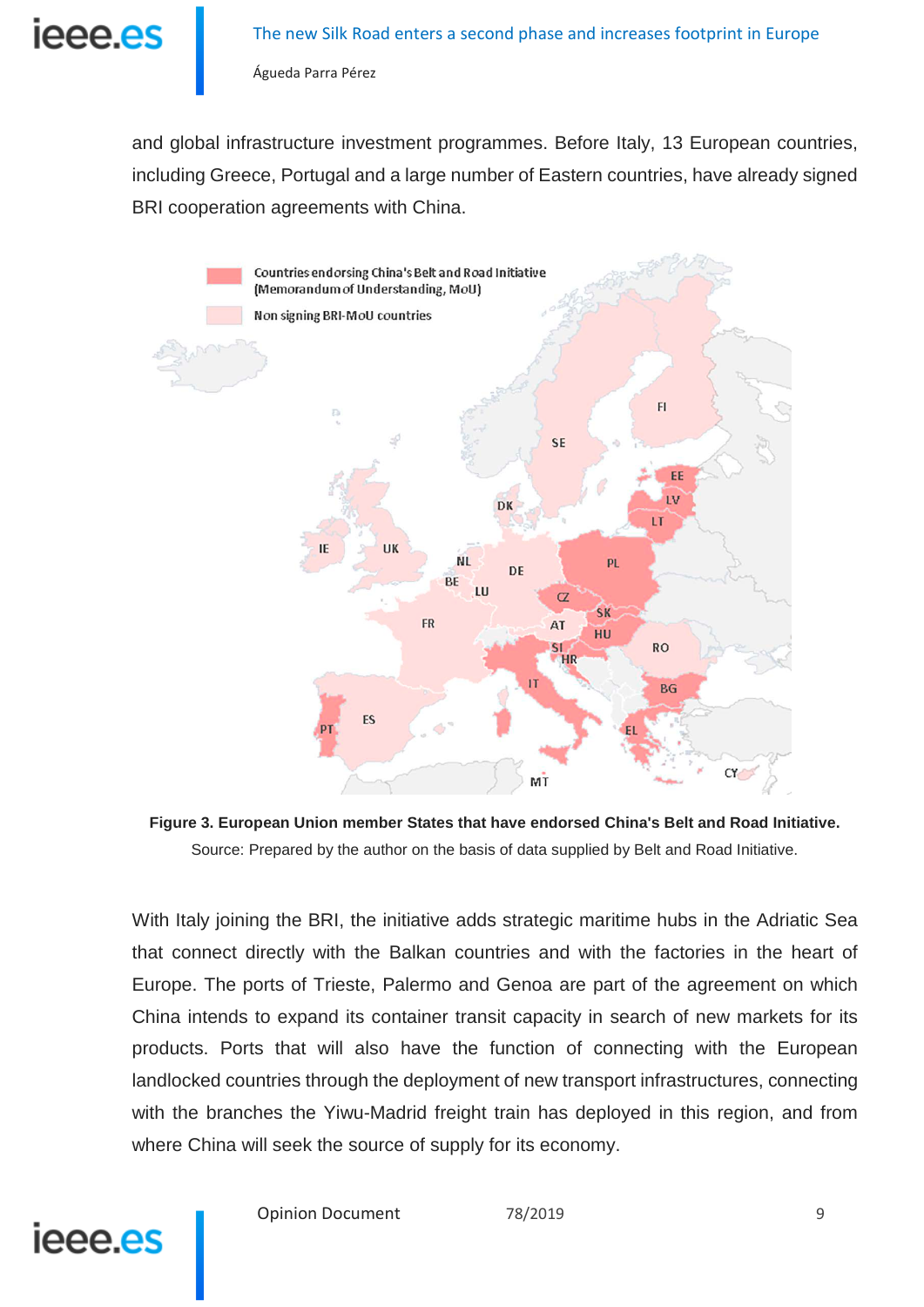



**Figure 4. The new Silk Road expands influence in Europe.**  Source: Prepared by the author on the basis of data supplied by MERCIS.

The objective of Italy is to achieve Chinese investment volumes similar to those received by other European states such as France, Germany and the United Kingdom. In fact, these three countries represent 31% of all China's foreign direct investment (FDI) in Europe in 2017, reaching 50% in 2016, according to the National Bureau of Statistics of China. The trading sphere is considered a top priory for Italy, which aims to boost 6.5% of its exports to China, seeking to match them with 17% they represent in the case of the German economy, according to Baker McKenzie. In fact, whereas 60 million Italian citizens purchase Chinese products amounting to 60,000 million euros each year, the Chinese population, twenty-three times larger than Italy's, barely makes a purchase volume of Italian products worth 13,000 million euros, according to official sources. A circumstance replicated throughout Europe.



Opinion Document 78/2019 10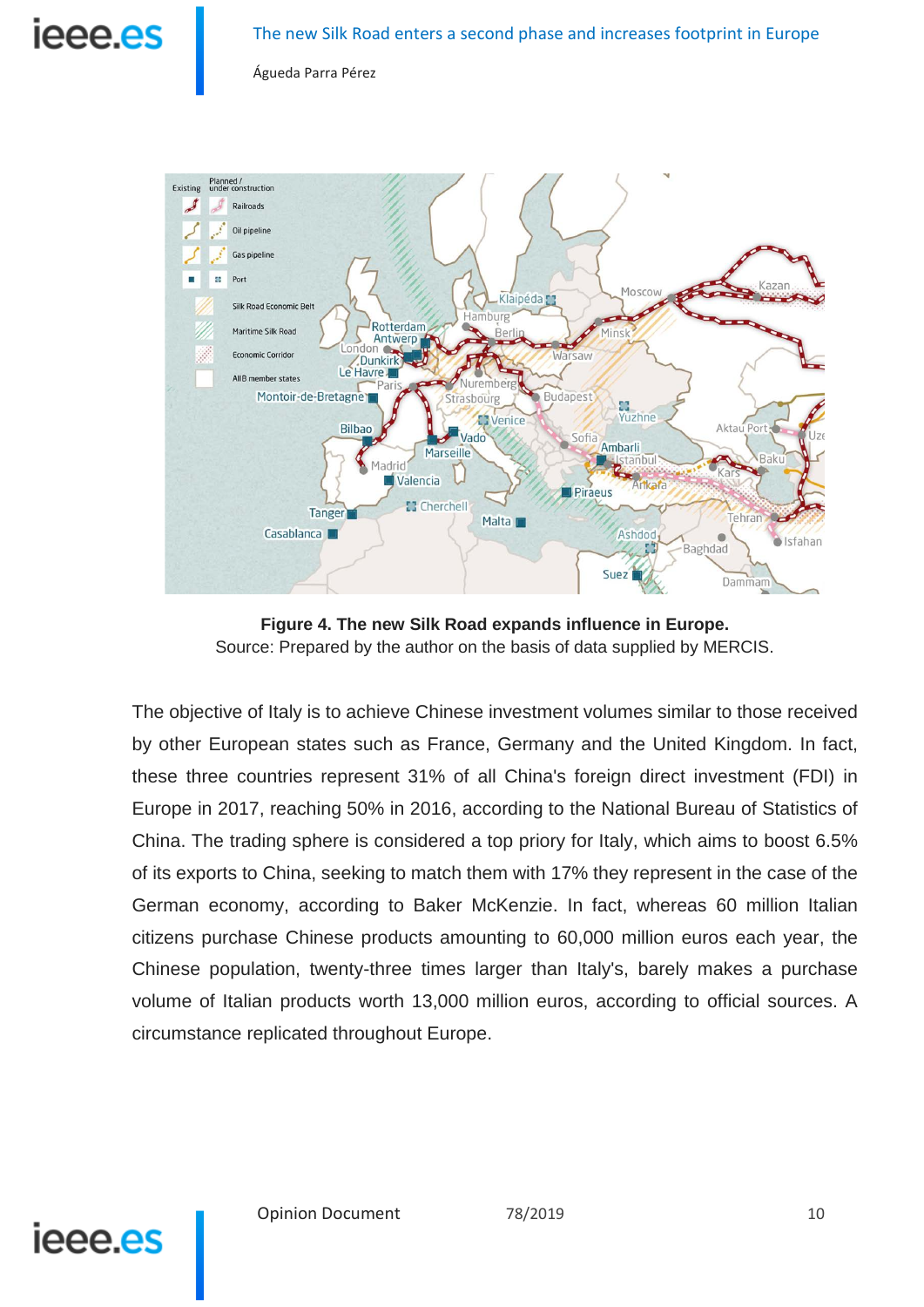

#### **Challenges raised by the second phase of the new Silk Road**

Italy's decision to join China's Belt and Road Initiative at the end of March just two weeks before the EU-China summit in Brussels highlights how in Chinese culture a symbol of power means matching significant accomplishments with relevant dates. China's reinforced image getting Italy to join the BRI, the third country in the Mediterranean officially endorsing the initiative, in addition to being one of the five major European economies, the first G7 nation to sign up, and a founding member of the European Union, contrasts with the concern shown by the European Commission in its EU-China Strategic Outlook[23](#page-10-0) paper. In this document, China is now considered an 'economic competitor' that pursues 'technological leadership', as well as a 'systemic rival', promoting 'alternative models of governance' that are not in line with the democracy scheme established in the world's largest economies.

The division within the EU grows between countries that endorse the initiative and others that consider Europe should speak with one voice to China, undermining internal cohesion. This is Germany, France, Spain and the United Kingdom's position, although the pro-China attitude declared by Boris Johnson<sup>[24](#page-10-1)</sup>, new British Prime Minister, means London would significantly increase Chinese FDI, which is currently the largest in Europe with 18% in 2017, compared to 11% in Germany. The great European powers' bet on China-EU relations is to design their own "Connectivity between Asia and Europe" strategy<sup>[25](#page-10-2)</sup> in order to counter the rise and hegemonic status China is reaching by strengthening the European regional order and setting up broader cooperation agreements. Therefore, not to sign bilateral memorandums, protect strategic sectors and communications networks, and promote greater reciprocity to make sure Chinese and

<span id="page-10-2"></span><span id="page-10-1"></span>[\\_connecting\\_europe\\_and\\_asia\\_-\\_building\\_blocks\\_for\\_an\\_eu\\_strategy\\_2018-09-19.pdf](https://eeas.europa.eu/sites/eeas/files/joint_communication_-_connecting_europe_and_asia_-_building_blocks_for_an_eu_strategy_2018-09-19.pdf) Accessed: July 9, 2019



<span id="page-10-0"></span> $23$  European Commission. "EU-China – A strategic outlook." European Commission and HR/VP contribution to the European Council. March 2019. Available at: [https://ec.europa.eu/commission/sites/beta](https://ec.europa.eu/commission/sites/beta-political/files/communication-eu-china-a-strategic-outlook.pdf)[political/files/communication-eu-china-a-strategic-outlook.pdf](https://ec.europa.eu/commission/sites/beta-political/files/communication-eu-china-a-strategic-outlook.pdf) Accessed: June 6, 2019.

<sup>&</sup>lt;sup>24</sup> LU, Zhenhua. "'Pro-China' Boris Johnson 'enthusiastic' about belt and road plan." South China Morning Post. July 2019. Available at: [https://www.scmp.com/news/china/diplomacy/article/3019884/pro-china](https://www.scmp.com/news/china/diplomacy/article/3019884/pro-china-boris-johnson-enthusiastic-about-belt-and-road-plan)[boris-johnson-enthusiastic-about-belt-and-road-plan](https://www.scmp.com/news/china/diplomacy/article/3019884/pro-china-boris-johnson-enthusiastic-about-belt-and-road-plan)

 $25$  European Commission. "Connecting Europe and Asia – Building blocks for an EU strategy." September 2018. Available at: [https://eeas.europa.eu/sites/eeas/files/joint\\_communication\\_-](https://eeas.europa.eu/sites/eeas/files/joint_communication_-_connecting_europe_and_asia_-_building_blocks_for_an_eu_strategy_2018-09-19.pdf)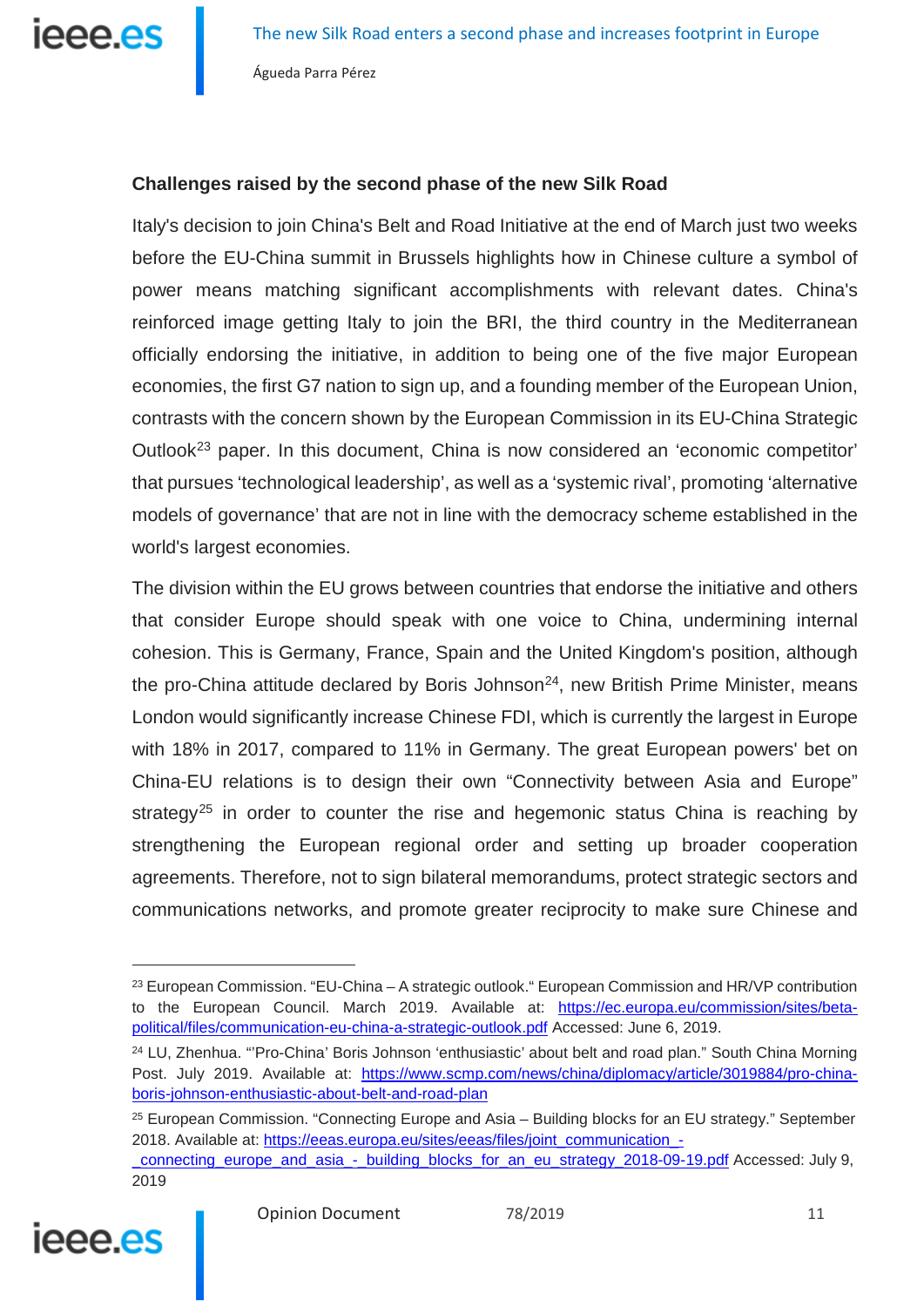

European companies compete on equal terms are considered an integral part of the strategy.

While Europe seeks to launch its own infrastructure initiative, all other countries joining the new Silk Road share the strategy of boosting bilateral trade and increasing China's infrastructure investments that improve their regional integration and connectivity. In the case of European countries, the financing requirement stems from the economic downturn after the 2008 global financial crisis. As for Asian countries, as developing countries, the complexity behind access to funding provided by the International Monetary Fund and the World Bank is the reason for finding in BRI projects the best chance to revitalize their national economies. In return, the benefits to China result in gaining access to new markets and increasing its hegemony in BRI recipient countries.

The criticisms over some BRI projects for being debt traps' generators, for lack of transparency and inclusivity, and for being considered possible "Trojan Horses" in China's quest to gradually increase its regional and global hegemony, are in no way an obstacle for the new Silk Road to welcome new countries. Among great powers, the approaches differ, but they come to confirm each country has established its own foreign policy with China, bearing in mind the dimension the new Silk Road is achieving in the global trade and connectivity landscapes. Luxembourg and Switzerland, first and third position respectively, top the list of wealthiest countries in the world by GDP per capita according to the World Bank, and have formalized their participation in the initiative based on the increase of bilateral trade flows and investment possibilities in third countries.

Japan's pragmatic attitude has made Tokyo to agree with China on joint implementation of 50 infrastructure projects, seeking to produce benefits for its companies and an improvement in relations between the two countries<sup>26</sup>. The fact of Japan leading the Free and Open Indo-Pacific (FOIP) strategy<sup>[27](#page-11-1)</sup> to counter BRI projects' policy significance in Asia proves there are different approaches toward the New Silk Road Project and levels of engagement. With a budget of US\$110 billion, below the US\$1 trillion threshold the Chinese initiative has pledged, Tokyo aims to develop high-quality infrastructure in Asia

<span id="page-11-1"></span><span id="page-11-0"></span><sup>&</sup>lt;sup>27</sup> JENNINGS, Ralph. "Japan Is Committing To China's Belt & Road Initiative, But What's In It For Them?." Forbes. April 2018. Available at: [https://www.forbes.com/sites/ralphjennings/2018/04/17/why-japan-had-to](https://www.forbes.com/sites/ralphjennings/2018/04/17/why-japan-had-to-join-china-in-building-trade-routes-around-asia/#5fee48657175)[join-china-in-building-trade-routes-around-asia/#5fee48657175](https://www.forbes.com/sites/ralphjennings/2018/04/17/why-japan-had-to-join-china-in-building-trade-routes-around-asia/#5fee48657175)



<sup>26</sup> ARMSTRONG, Shiro. "Japan joins to shape China's Belt and Road." East Asia Forum. October 2018. Available at: <https://www.eastasiaforum.org/2018/10/28/japan-joins-to-shape-chinas-belt-and-road/print/>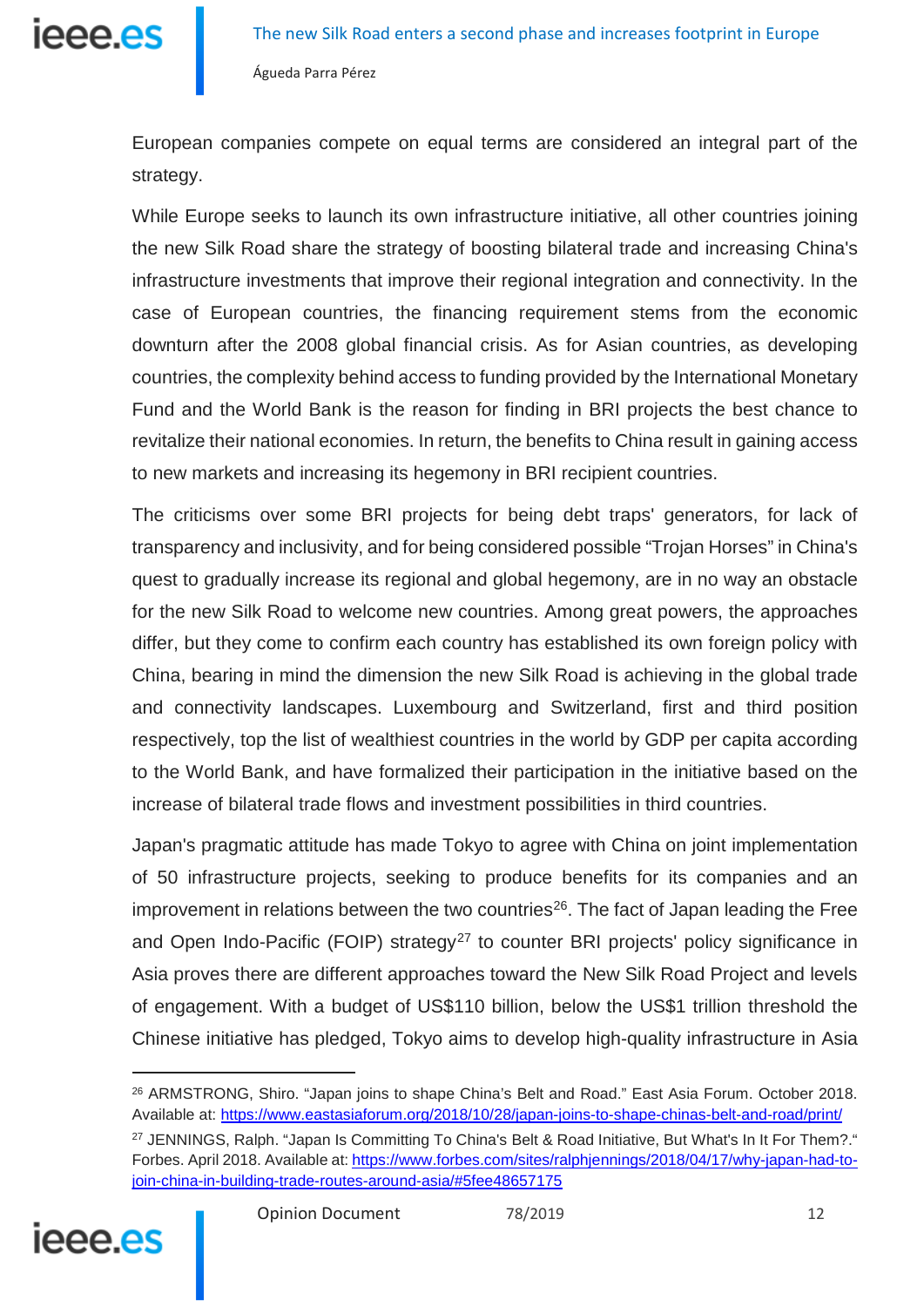

and Africa. Its objectives include maintaining maritime security and freedom of navigation in the region, having India, the United States and Australia as allies, following the same collaboration scheme as with the so-called "Quad" dialogue mechanism. Given China's growing influence in the Indo-Pacific, the target countries will be those affected by "debt traps" such as Sri Lanka. Australia has acted similarly, signing an agreement with China for infrastructure development in third countries, mainly to counter the rise of Chinese investments in the Pacific Islands, an area under Australia's sphere of influence, which have reached US\$1.7 billion between 2006-2016, according to Lowy Institute. However, the duality in the approach can be seen in the case of the state of Victoria, the second most populous in Australia, breaking ranks with the discipline proposed by the government to sign up to the new Silk Road<sup>[28](#page-12-0)</sup> so that its companies can make a profit from these projects.

Nonetheless, the investments proposed in European ports, although conceived to improve the performance and capacity of container transit, deserve a long-term discussion on possible short-term benefits. An analysis of the possible implications that these maritime infrastructures could have for the security and stability of the region is necessary if China were to make military use of these enclaves. Nevertheless, it is far more important when it comes to countries signing up to the initiative, such as Italy, member of the Atlantic Alliance, better known as the North Atlantic Treaty Organization (NATO), much like many other European countries.

<span id="page-12-0"></span>[er&utm\\_term=0\\_96063830a5-a2339fd3be-165091491](https://www.scmp.com/week-asia/article/2171159/why-has-australian-state-broken-ranks-canberra-sign-chinas-belt-and-road?utm_campaign=a2339fd3be-20180920%20newsletter_COPY_02&utm_medium=email&utm_source=SupChina%20Free%20Newsletter&utm_term=0_96063830a5-a2339fd3be-165091491)



<sup>&</sup>lt;sup>28</sup> POWER, John. "Why has an Australian state broken ranks with Canberra to sign up to China's belt and road?." South China Morning Post. November 2018. Available at: [https://www.scmp.com/week](https://www.scmp.com/week-asia/article/2171159/why-has-australian-state-broken-ranks-canberra-sign-chinas-belt-and-road?utm_campaign=a2339fd3be-20180920%20newsletter_COPY_02&utm_medium=email&utm_source=SupChina%20Free%20Newsletter&utm_term=0_96063830a5-a2339fd3be-165091491)[asia/article/2171159/why-has-australian-state-broken-ranks-canberra-sign-chinas-belt-and](https://www.scmp.com/week-asia/article/2171159/why-has-australian-state-broken-ranks-canberra-sign-chinas-belt-and-road?utm_campaign=a2339fd3be-20180920%20newsletter_COPY_02&utm_medium=email&utm_source=SupChina%20Free%20Newsletter&utm_term=0_96063830a5-a2339fd3be-165091491)[road?utm\\_campaign=a2339fd3be-](https://www.scmp.com/week-asia/article/2171159/why-has-australian-state-broken-ranks-canberra-sign-chinas-belt-and-road?utm_campaign=a2339fd3be-20180920%20newsletter_COPY_02&utm_medium=email&utm_source=SupChina%20Free%20Newsletter&utm_term=0_96063830a5-a2339fd3be-165091491)[20180920%20newsletter\\_COPY\\_02&utm\\_medium=email&utm\\_source=SupChina%20Free%20Newslett](https://www.scmp.com/week-asia/article/2171159/why-has-australian-state-broken-ranks-canberra-sign-chinas-belt-and-road?utm_campaign=a2339fd3be-20180920%20newsletter_COPY_02&utm_medium=email&utm_source=SupChina%20Free%20Newsletter&utm_term=0_96063830a5-a2339fd3be-165091491)